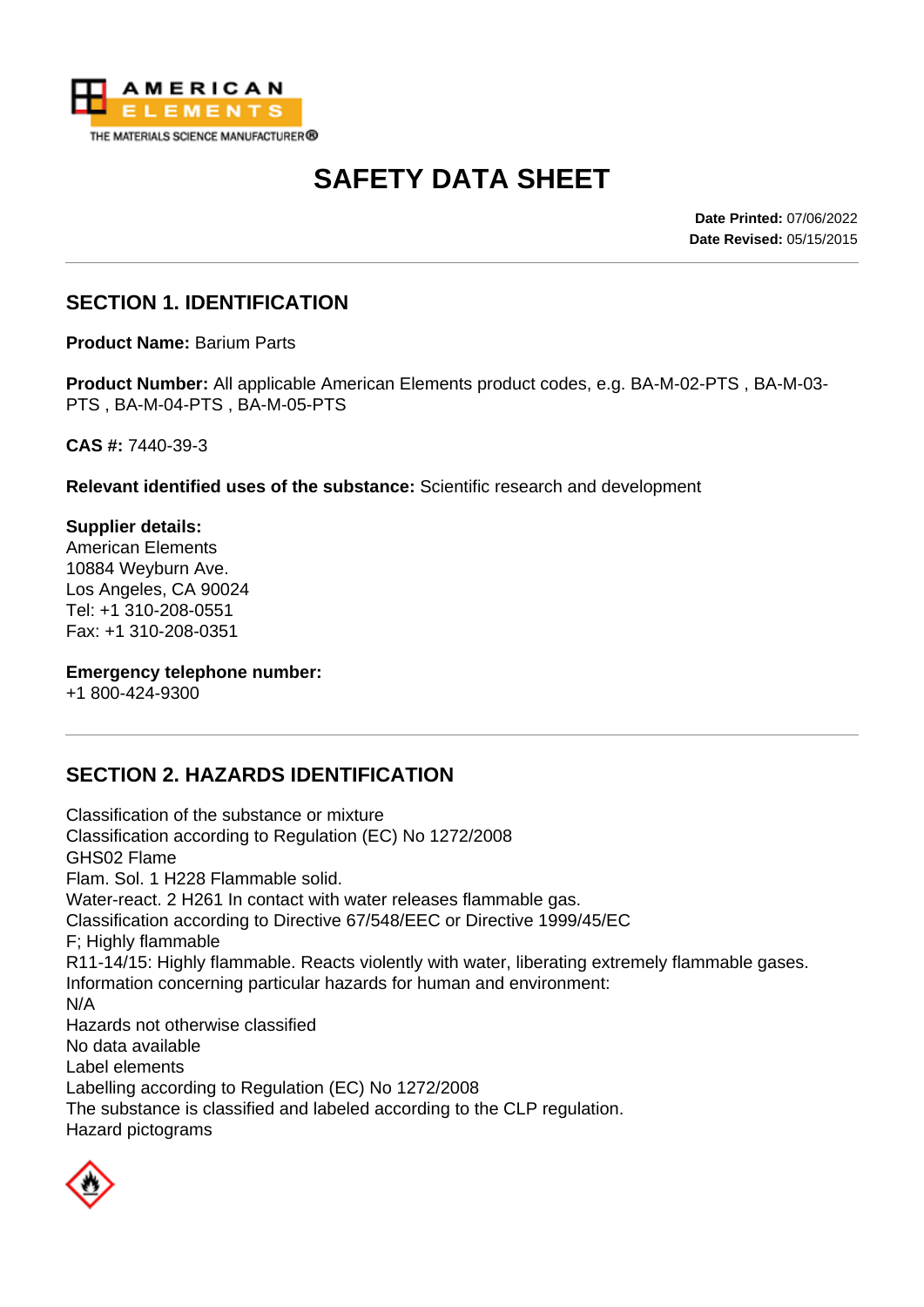GHS02 Signal word Danger Hazard statements H228 Flammable solid. H261 In contact with water releases flammable gas. Precautionary statements P210 Keep away from heat/sparks/open flames/hot surfaces. - No smoking. P231+P232 Handle under inert gas. Protect from moisture. P280 Wear protective gloves/protective clothing/eye protection/face protection. P370+P378 In case of fire: Use for extinction: Fire-extinguishing powder. P402+P404 Store in a dry place. Store in a closed container. P501 Dispose of contents/container in accordance with local/regional/ national/international regulations. WHMIS classification B6 - Reactive flammable material Classification system HMIS ratings (scale 0-4) (Hazardous Materials Identification System) HEALTH FIRE **REACTIVITY** 1 3 2 Health (acute effects)  $= 1$  $Flammability = 3$ Physical Hazard = 2 Other hazards Results of PBT and vPvB assessment PBT: N/A vPvB: N/A

# **SECTION 3. COMPOSITION/INFORMATION ON INGREDIENTS**

Substances CAS No. / Substance Name: 7440-39-3 Barium Identification number(s): EC number: 231-149-1

# **SECTION 4. FIRST AID MEASURES**

Description of first aid measures If inhaled: Supply patient with fresh air. If not breathing, provide artificial respiration. Keep patient warm. Seek immediate medical advice. In case of skin contact: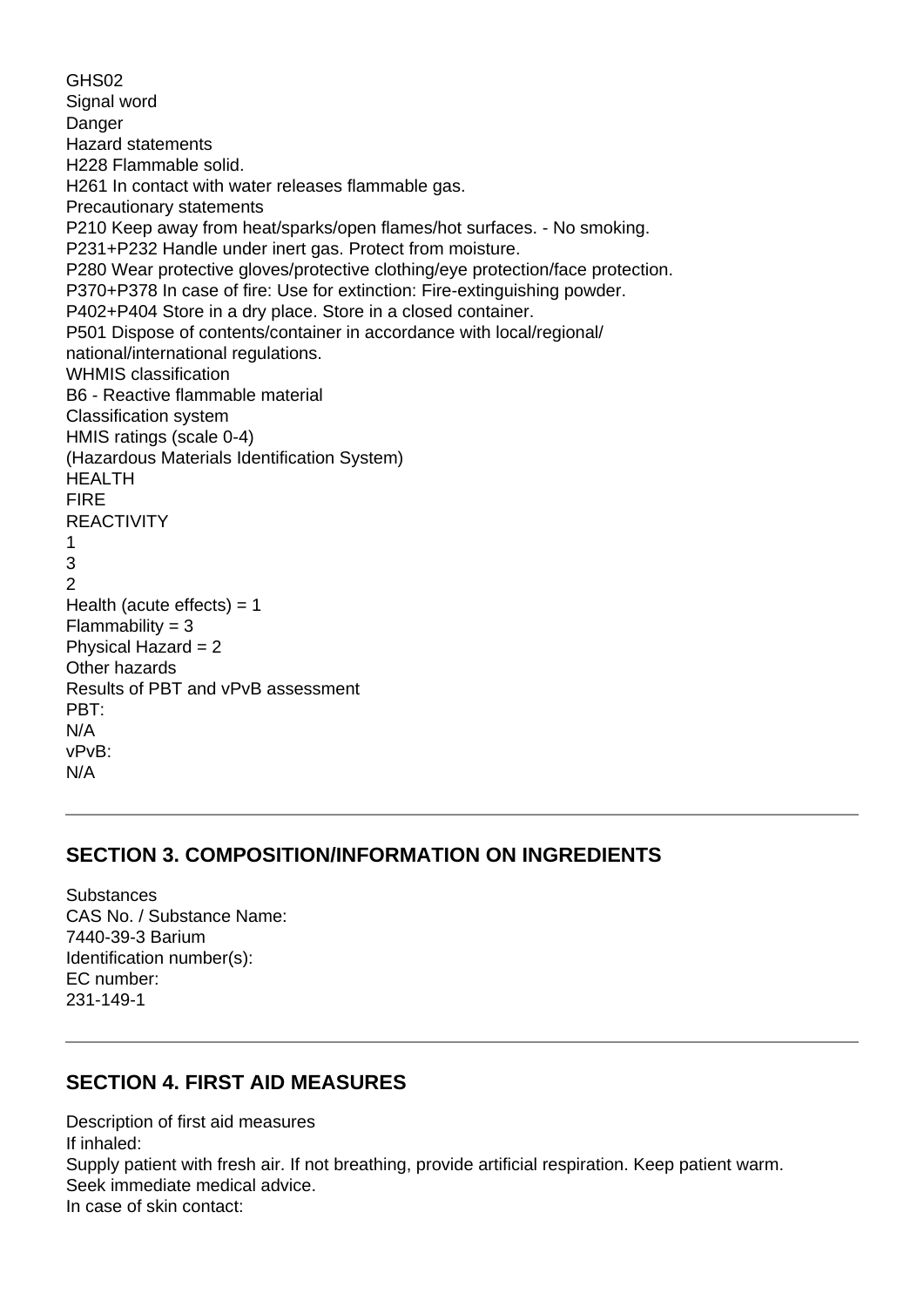Immediately wash with soap and water; rinse thoroughly. Seek immediate medical advice. In case of eye contact: Rinse opened eye for several minutes under running water. Consult a physician. If swallowed: Seek medical treatment. Information for doctor Most important symptoms and effects, both acute and delayed No data available Indication of any immediate medical attention and special treatment needed No data available

# **SECTION 5. FIREFIGHTING MEASURES**

Extinguishing media Suitable extinguishing agents In case of fire, use sand, carbon dioxide or powdered extinguishing agent. Never use water. For safety reasons unsuitable extinguishing agents **Water** Special hazards arising from the substance or mixture Reacts violently with water If this product is involved in a fire, the following can be released: Barium oxide Advice for firefighters Protective equipment: Wear self-contained respirator. Wear fully protective impervious suit.

# **SECTION 6. ACCIDENTAL RELEASE MEASURES**

Personal precautions, protective equipment and emergency procedures Use personal protective equipment. Keep unprotected persons away. Ensure adequate ventilation Keep away from ignition sources Environmental precautions: Do not allow product to enter drains, sewage systems, or other water courses. Do not allow material to penetrate the ground or soil. Methods and materials for containment and cleanup: Ensure adequate ventilation. Do not flush with water or aqueous cleansing agents Prevention of secondary hazards: Keep away from ignition sources. Reference to other sections See Section 7 for information on safe handling See Section 8 for information on personal protection equipment. See Section 13 for disposal information.

# **SECTION 7. HANDLING AND STORAGE**

Handling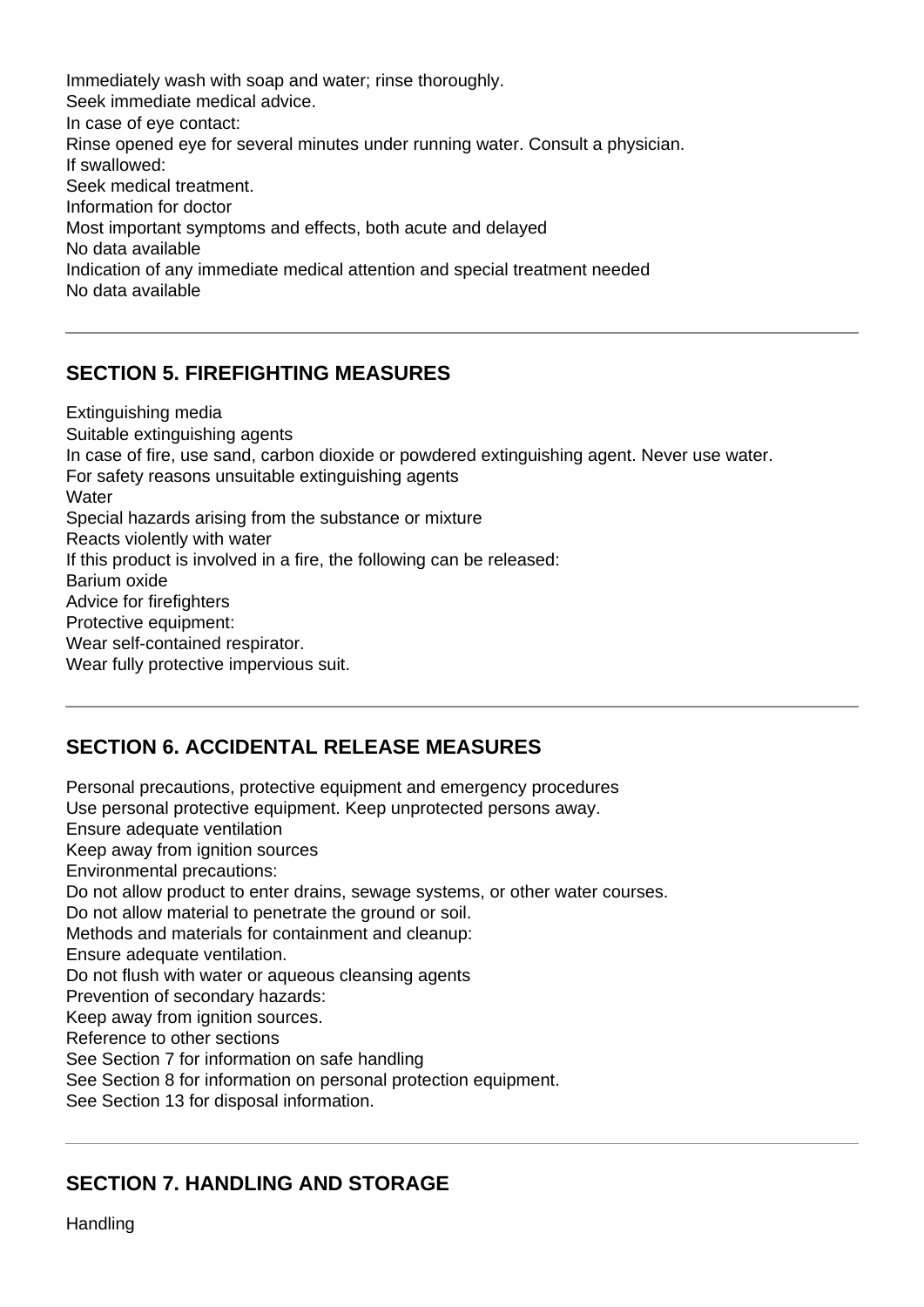Precautions for safe handling Handle under dry protective gas. Keep container tightly sealed. Store in cool, dry place in tightly closed containers. Ensure good ventilation at the workplace. Reacts violently with water Information about protection against explosions and fires: Protect against electrostatic charges. Conditions for safe storage, including any incompatibilities Requirements to be met by storerooms and receptacles: Store in a cool location. Information about storage in one common storage facility: Store away from water/moisture. Store away from air. Further information about storage conditions: Store under dry inert gas. Protect from humidity and water. Keep container tightly sealed. Store in cool, dry conditions in well-sealed containers. Specific end use(s) No data available

# **SECTION 8. EXPOSURE CONTROLS/PERSONAL PROTECTION**

Additional information about design of technical systems:

Properly operating chemical fume hood designed for hazardous chemicals and having an average face velocity of at least 100 feet per minute.

Control parameters

Components with limit values that require monitoring at the workplace:

7440-39-3 Barium (100.0%)

PEL (USA) Long-term value: 0.5 mg/m<sup>3</sup> as Ba

REL (USA) Long-term value: 0.5 mg/m<sup>3</sup> and soluble compounds, as Ba

TLV (USA) Long-term value:  $0.5 \text{ mg/m}^3$ as Ba

EL (Canada) Long-term value:  $0.5$  mg/m<sup>3</sup> as Ba

EV (Canada) Long-term value:  $0.5 \text{ mg/m}^3$ 

as Ba

Additional information:

No data

Exposure controls

Personal protective equipment

Follow typical protective and hygienic practices for handling chemicals.

Keep away from foodstuffs, beverages and feed.

Remove all soiled and contaminated clothing immediately.

Wash hands before breaks and at the end of work.

Maintain an ergonomically appropriate working environment.

Breathing equipment:

Use suitable respirator when high concentrations are present.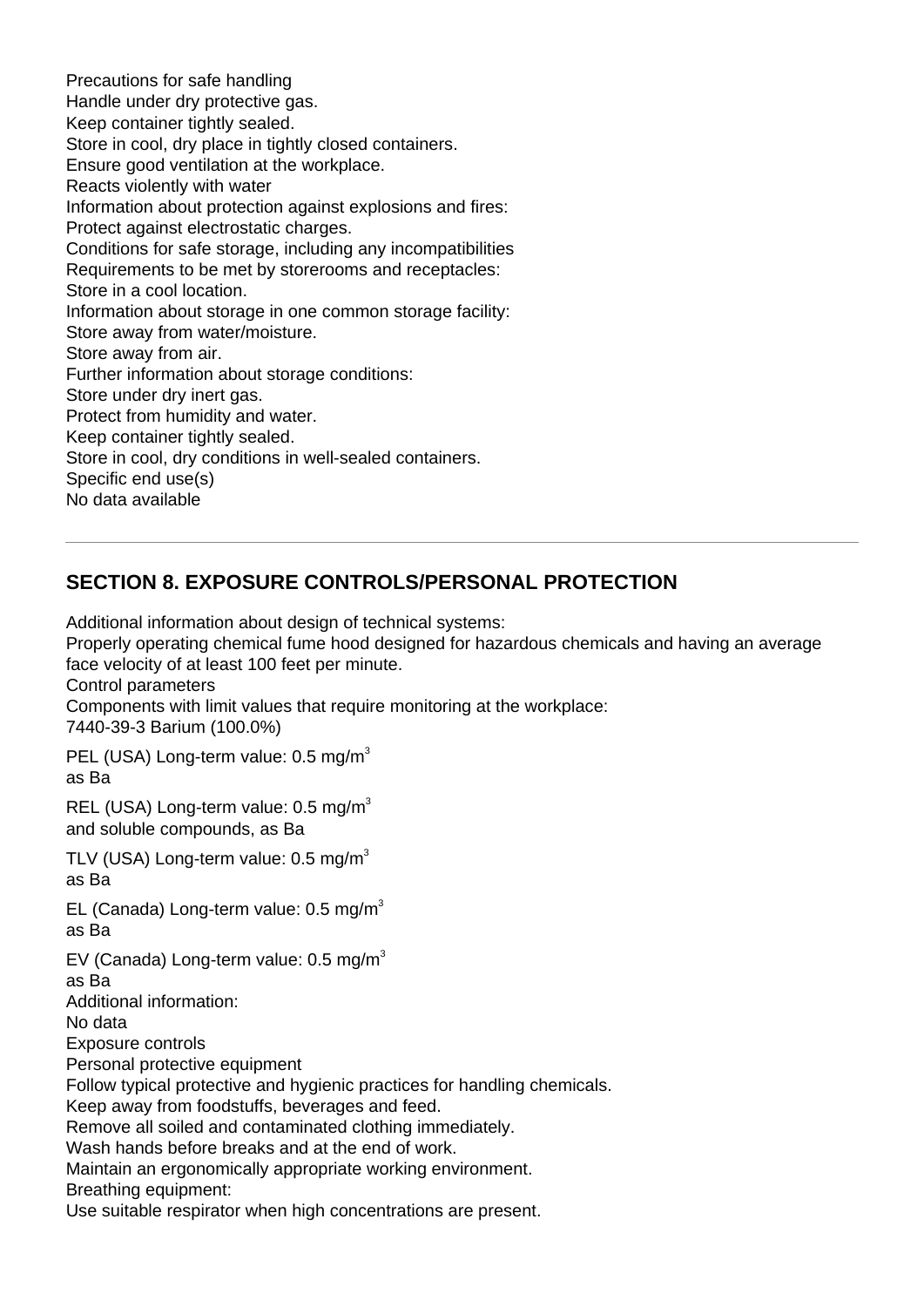Recommended filter device for short term use: Use a respirator with type P100 (USA) or P3 (EN 143) cartridges as a backup to engineering controls. Risk assessment should be performed to determine if air-purifying respirators are appropriate. Only use equipment tested and approved under appropriate government standards. Protection of hands: Impervious gloves Inspect gloves prior to use. Suitability of gloves should be determined both by material and quality, the latter of which may vary by manufacturer. Material of gloves Nitrile rubber, NBR Penetration time of glove material (in minutes) 480 Glove thickness 0.11 mm Eye protection: Safety glasses Full face protection Body protection: Protective work clothing.

#### **SECTION 9. PHYSICAL AND CHEMICAL PROPERTIES**

Information on basic physical and chemical properties Appearance: Form: Solid in various forms Color: Silver grey Odor: Odorless Odor threshold: No data available. pH: N/A Melting point/Melting range: 727 °C (1341 °F) Boiling point/Boiling range: 1640 °C (2984 °F) Sublimation temperature / start: No data available Flammability (solid, gas) Highly flammable. Contact with water liberates extremely flammable gases. Ignition temperature: No data available Decomposition temperature: No data available Autoignition: No data available. Danger of explosion: No data available. Explosion limits: Lower: No data available Upper: No data available Vapor pressure at 547 °C (1017 °F): 0.0013 hPa Density at 20 °C (68 °F): 3.62 g/cm<sup>3</sup> (30.209 lbs/gal) Relative density No data available. Vapor density N/A Evaporation rate N/A Solubility in Water  $(H<sub>2</sub>O)$ : Reacts violently Contact with water releases flammable gases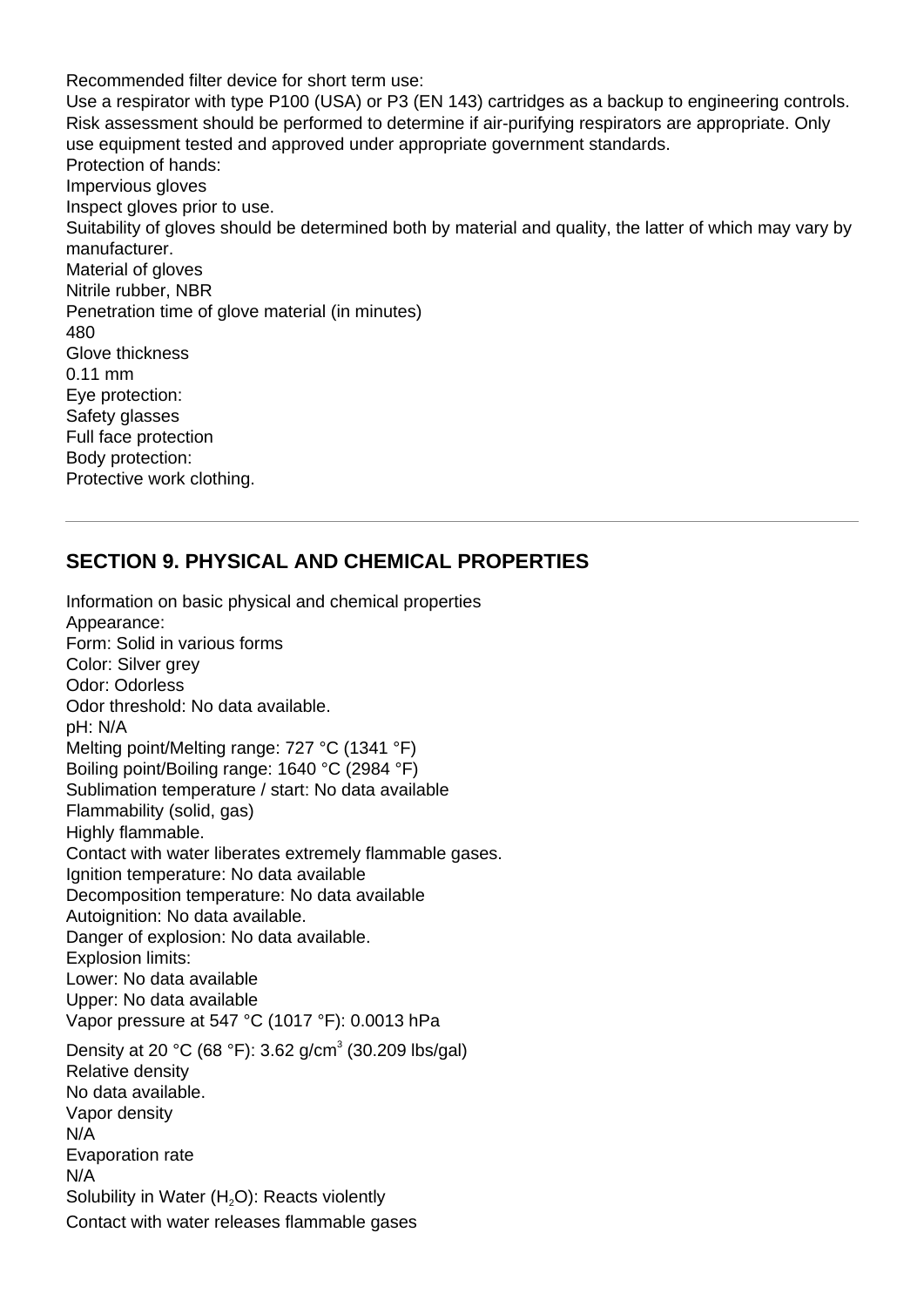Partition coefficient (n-octanol/water): No data available. Viscosity: Dynamic: N/A Kinematic: N/A Other information No data available

# **SECTION 10. STABILITY AND REACTIVITY**

**Reactivity** Reacts violently with water. In contact with water releases flammable gases which may ignite spontaneously. Chemical stability Stable under recommended storage conditions. Thermal decomposition / conditions to be avoided: Decomposition will not occur if used and stored according to specifications. Possibility of hazardous reactions Contact with water releases flammable gases Reacts violently with water Conditions to avoid No data available Incompatible materials: Air Water/moisture Hazardous decomposition products: Barium oxide

#### **SECTION 11. TOXICOLOGICAL INFORMATION**

Information on toxicological effects Acute toxicity: The Registry of Toxic Effects of Chemical Substances (RTECS) contains acute toxicity data for this substance. LD/LC50 values that are relevant for classification: No data Skin irritation or corrosion: May cause irritation Eye irritation or corrosion: May cause irritation Sensitization: No sensitizing effects known. Germ cell mutagenicity: No effects known. Carcinogenicity: EPA-CBD: Carginogenic potential cannot be determined. ACGIH A4: Not classifiable as a human carcinogen: Inadequate data on which to classify the agent in terms of its carcinogenicity in humans and/or animals. Reproductive toxicity: No effects known. Specific target organ system toxicity - repeated exposure: No effects known.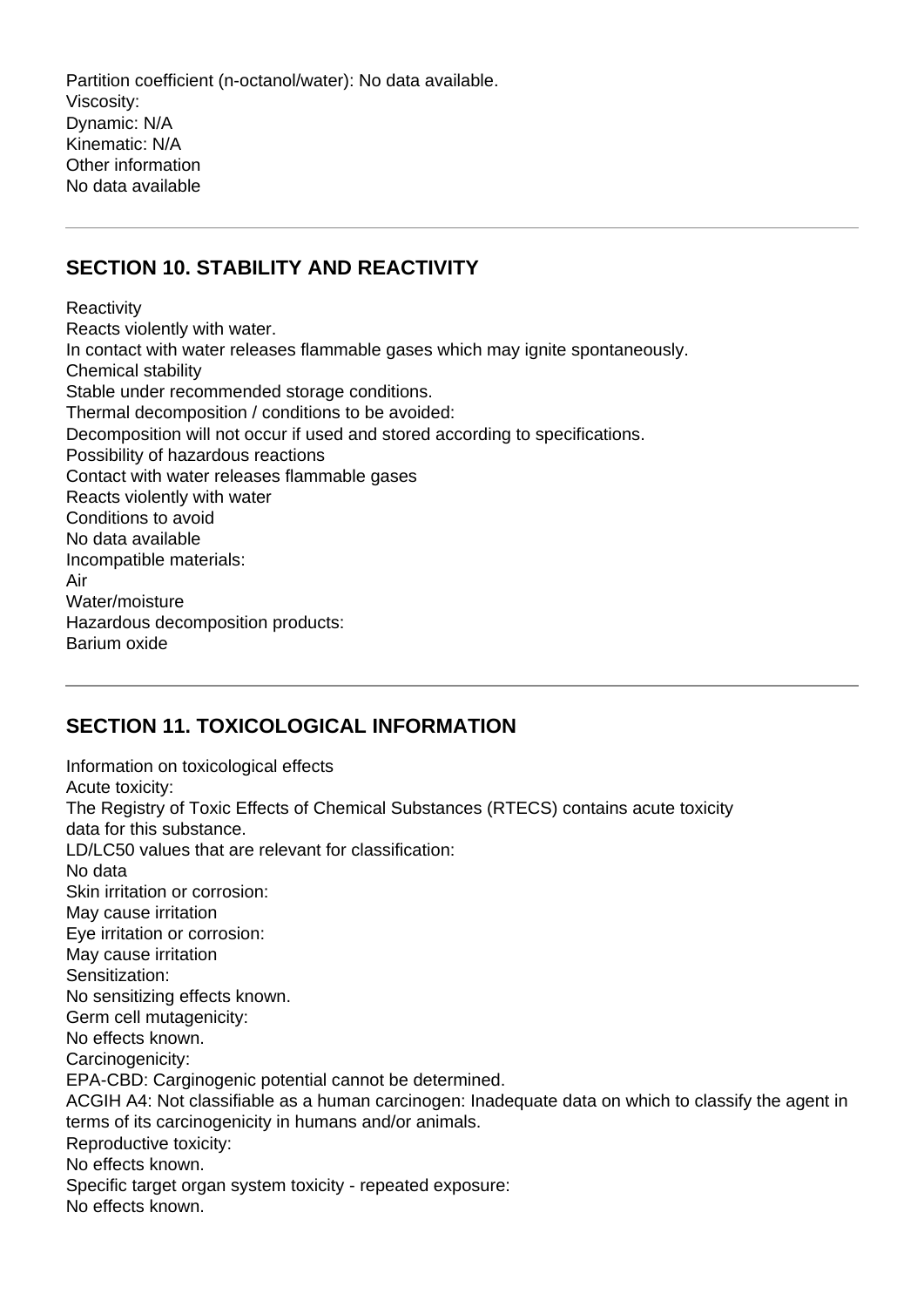Specific target organ system toxicity - single exposure: No effects known. Aspiration hazard: No effects known. Subacute to chronic toxicity: The Registry of Toxic Effects of Chemical Substances (RTECS) contains multiple dose toxicity data for this substance. Additional toxicological information: To the best of our knowledge the acute and chronic toxicity of this substance is not fully known. Carcinogenic categories OSHA-Ca (Occupational Safety & Health Administration) Substance is not listed.

#### **SECTION 12. ECOLOGICAL INFORMATION**

**Toxicity** Aquatic toxicity: No data available Persistence and degradability No data available Bioaccumulative potential No data available Mobility in soil No data available Additional ecological information: Do not allow undiluted product or large quantities to reach groundwater, water courses, or sewage systems. Avoid transfer into the environment. Results of PBT and vPvB assessment PBT: N/A vPvB: N/A Other adverse effects No data available

# **SECTION 13. DISPOSAL CONSIDERATIONS**

Waste treatment methods Recommendation Consult official regulations to ensure proper disposal. Uncleaned packagings: Recommendation: Disposal must be made according to official regulations.

# **SECTION 14. TRANSPORT INFORMATION**

UN-Number DOT, IMDG, IATA UN1400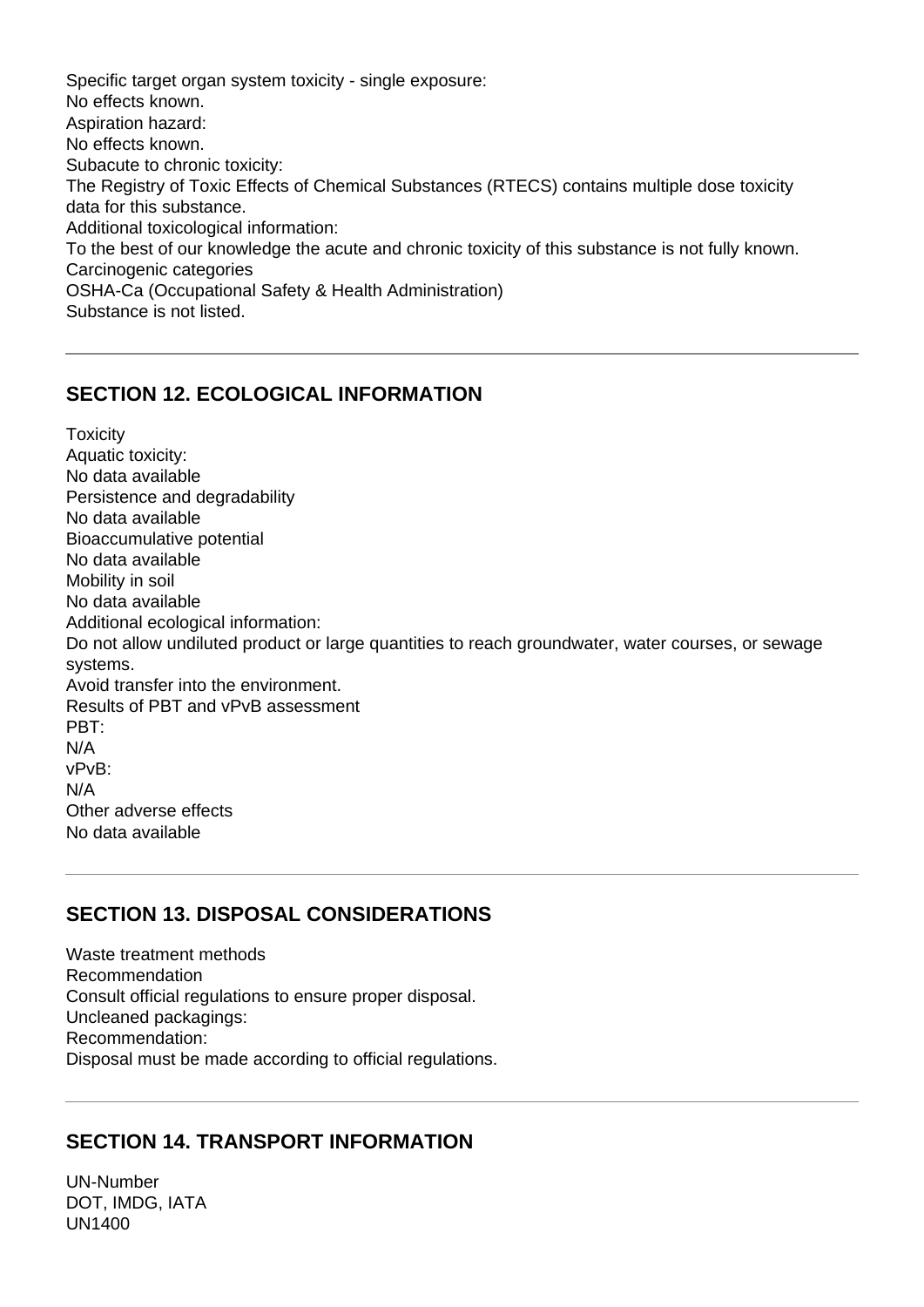UN proper shipping name **DOT Barium** IMDG, IATA BARIUM Transport hazard class(es) **DOT** Class 4.3 Substances which, in contact with water, emit flammable gases. Label 4.3 Class 4.3 (W2) Substances which, in contact with water, emit flammable gases Label 4.3 IMDG, IATA **Class** 4.3 Substances which, in contact with water, emit flammable gases. Label 4.3 Packing group DOT, IMDG, IATA II Environmental hazards: N/A Special precautions for user Warning: Substances which, in contact with water, emit flammable gases EMS Number: F-G,S-O Transport in bulk according to Annex II of MARPOL73/78 and the IBC Code N/A Transport/Additional information: DOT Marine Pollutant (DOT): No UN "Model Regulation": UN1400, Barium, 4.3, II

# **SECTION 15. REGULATORY INFORMATION**

Safety, health and environmental regulations/legislation specific for the substance or mixture National regulations All components of this product are listed in the U.S. Environmental Protection Agency Toxic Substances Control Act Chemical substance Inventory. All components of this product are listed on the Canadian Domestic Substances List (DSL). SARA Section 313 (specific toxic chemical listings) 7440-39-3 Barium California Proposition 65 Prop 65 - Chemicals known to cause cancer Substance is not listed. Prop 65 - Developmental toxicity Substance is not listed. Prop 65 - Developmental toxicity, female Substance is not listed. Prop 65 - Developmental toxicity, male Substance is not listed. Information about limitation of use: For use only by technically qualified individuals.